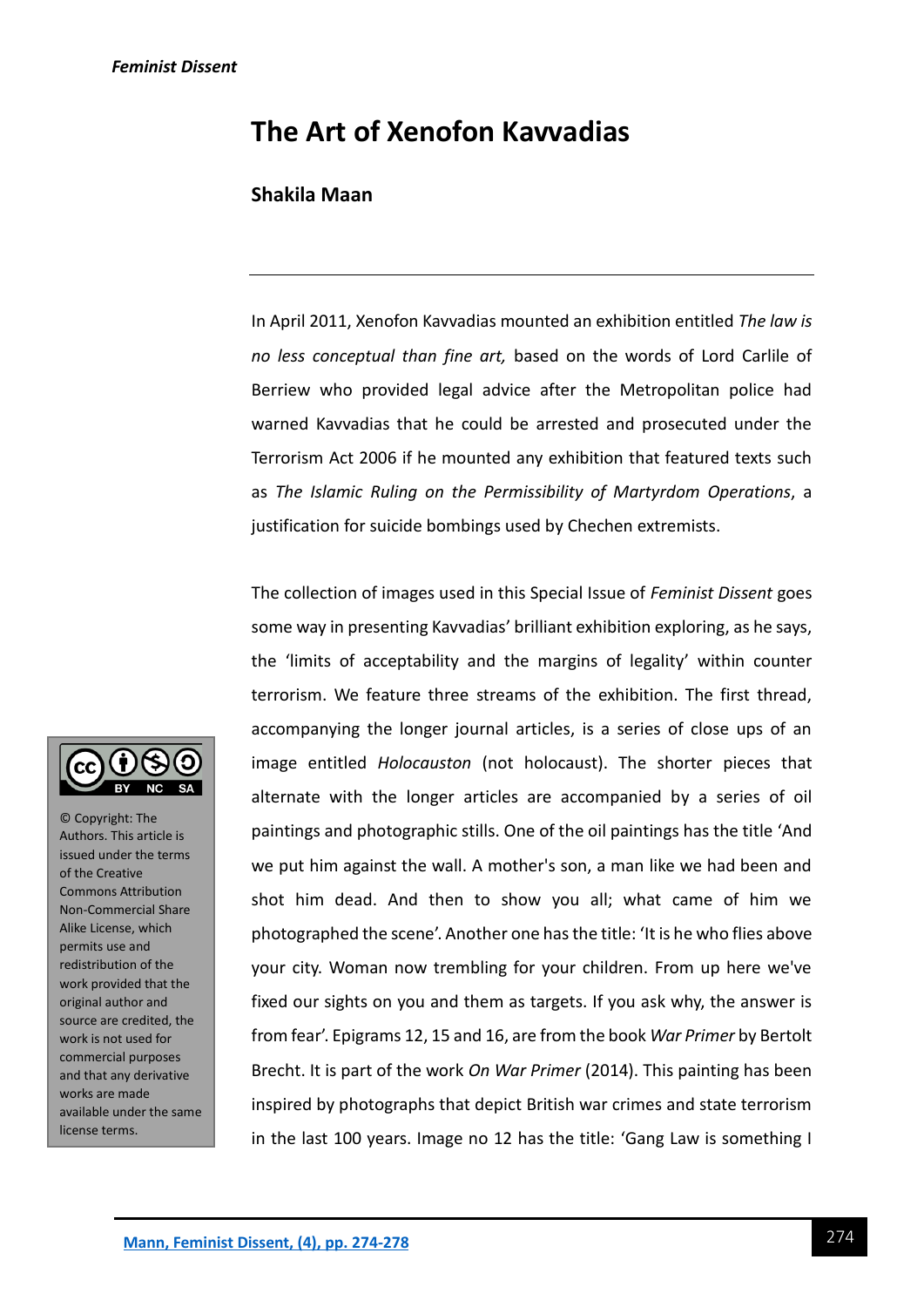#### *Feminist Dissent*

can understand. With man-eaters I've excellent relations. I've had the killers feeding from my hand. I am the man to save the civilisation'.

This short write up of Kavvadias' work is based on the press release issued ahead of his exhibition at Gift in 2011 and an article that he subsequently wrote for *Statewatch*. We are also pleased to showcase a short clip where [Geoffrey Robertson QC](https://www.youtube.com/watch?v=2TCHdFTlcwA&t=267s) speaks at Kavvadias' Private Reception.

The exhibition revolved around images depicting Murano Veronese vases books on display were burnt and ashes placed in these handmade vases, which were inspired by Paolo Caliari's painting *The Annunciation* (c.1555). Caliari was accused of blasphemy and tried by the Inquisition during which time he said 'sometimes painters take liberties like poets or madmen'. In 1573 Caliari (known as Veronese after this exhibition) completed his controversial work *Feast in the House of Levi*. Originally the work was painted to depict the Last Supper, but the painting was not approved of by the agents of the Inquisition so Veronese was forced to change its title. The urn's quality and elegance make it the perfect vehicle for Kavvadias' *Catharsis* and the ideal ultimate symbol for the concepts and motives behind this provoking installation.

Kavvadias says that his 'work deals with the limits of acceptability and the margins of legality, within the law, as an art and research project. I try to realise what can be seen, said or thought under contemporary legislation and situation. I am also interested in investigating the future of these books - could they exist outside an art project, or do they have to be destroyed?'

This exhibition was not centred on issues of faith, religion or party political debate, rather it was concerned with the exposing and questioning of what and why certain information is withheld from access and indeed may be deemed illegal to own, read or exhibit. Where are these lines drawn and who decides? Indeed should they be drawn at all? For, will they not change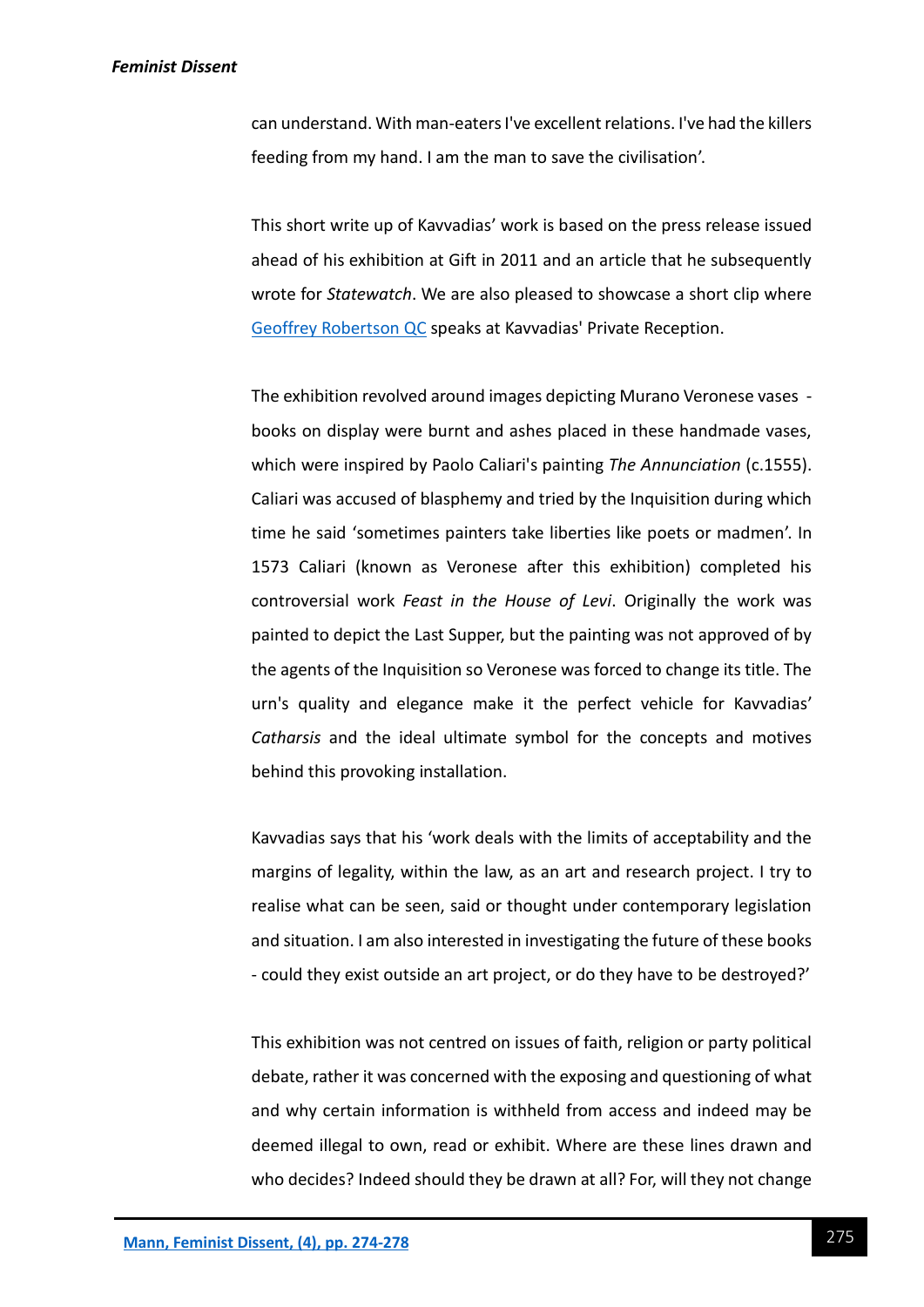#### *Feminist Dissent*

over time? One of the first books to be sensationally banned in several countries and defended in court by Penguin Books was D.H. Lawrence's (1928) *Lady Chatterley's Lover* due to its explicit content (2 'fucks' and 12 'cunts') and the then socially unacceptable depiction of a relationship between an aristocratic woman and a working-class man. Would it have the same reaction if it were first published now?

To this end, Kavvadias had selected documents from a wide spectrum of contentious and opposing social, political and religious ideologies in order to provide an impartial and balanced viewpoint. During the course of the show, the most contentious books were ceremoniously burned, each week, with the resultant ashes placed within handmade Murano 'Veronese' vases. The charred skeletons of the books void of their contents returned to their original place on the gallery walls.

Far from wishing to expose information that may put lives and/or liberty at risk, Kavvadias and Gift 10 VYNER ST aimed to create a space of freedom and equality where visitors encountered, without any didactic attitude or fear, part of what has been denied to them during the last decades due to terrorism and war. Additional installations incorporating both old and new media also offered challenging perspectives of Kavvadias' oeuvre. 'I believe that in the country where the *Magna Carta* was signed and John Milton (1644) delivered the *Aeropagitica*, it is not impossible to differentiate between those who are against the values of 800 years of democratic tradition from those who cherish and believe in them. It is this strong belief that forces one to move outside of the comfort zone in order to defend these values and attempt to reclaim valuable ground that has been lost in a long standing war that the people of this country never really wanted to begin with.'

Kavvadias is interested in exploring the legislation, challenging contemporary notions of freedom of speech, censorship and accepted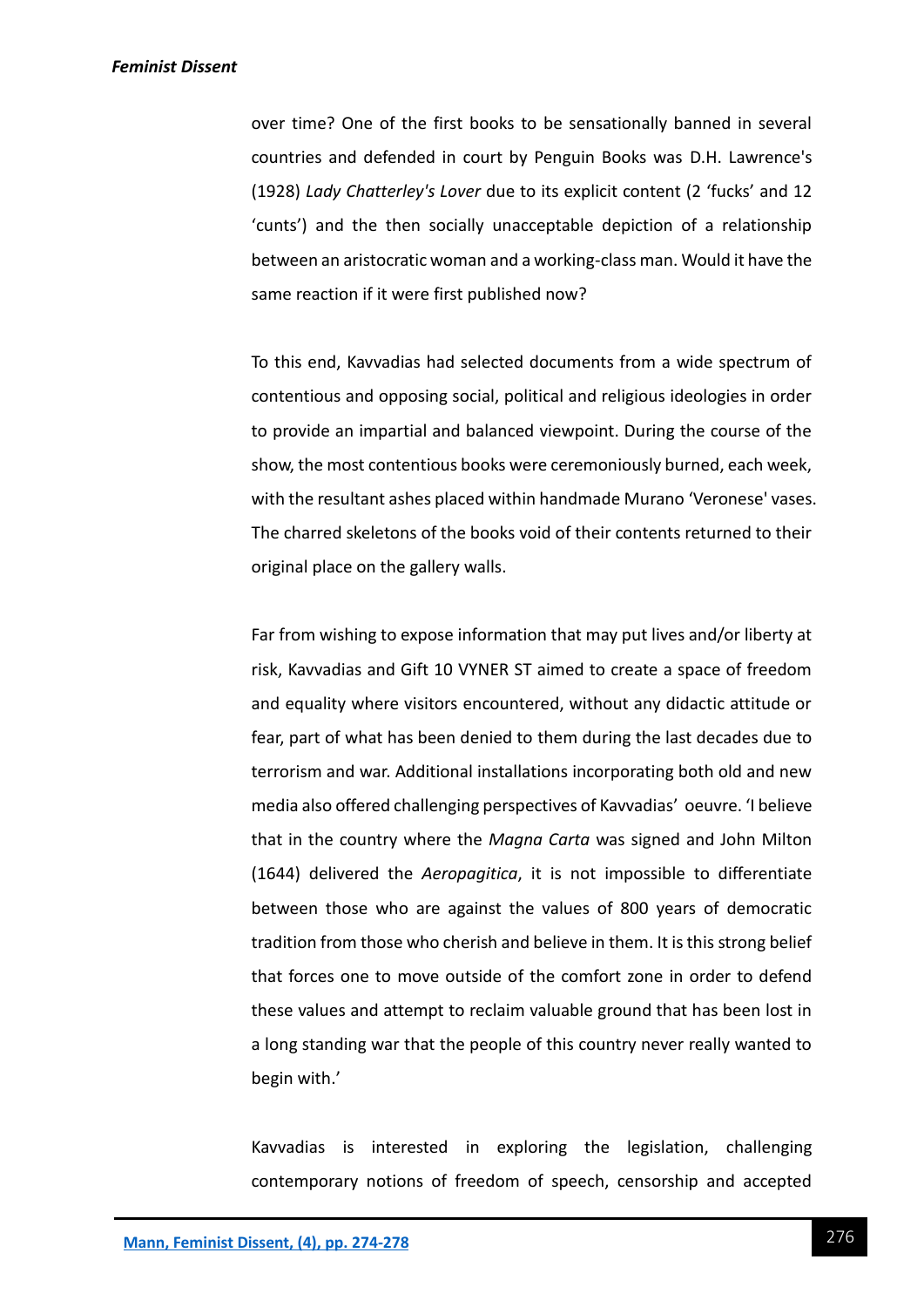public knowledge thereof. Following more than five years of extensive research and planning, he presents a wide range of documents and books containing disturbing contemporary ideologies. Many of these have been used as evidence in court to secure criminal convictions. Subjected to the obscurities of underground internet websites, the public is essentially exempt from what should be an on-going debate, intimidating an informed electorate and seriously undermining our democratic political state. This exhibition encouraged viewers to critically engage with the displayed texts without fear of control or marginalisation, reinstating the public right to challenge and oppose.

Kavvadias asks 'are thousands of UK households who possess these books breaking the counter-terrorism law? Should they not be informed about it? Should they not be required to destroy the books? Is this a solution within the spirit of the Law? For if we ban a book, how far are we from forcing the owner to destroy it? For if we ask, or force the owner of a book to destroy it, how far are we from burning this book? I am convinced that in this country only a tiny minority is prepared to burn books. The last book I can recall being burned was a copy of Salman Rushdie's (1988) *Satanic Verses* in Bradford.'

Focusing mainly on literature and texts, Kavvadias presented CIA files and confidential manuals alongside Islamist books and other texts that one may claim 'glorify terrorism in the strict meaning of the word'.

Kavvadias states that 'I am particularly interested in sections 57 and 58 of the TA. In these sections it is stated that; "a person commits an offence if he collects or makes a record of information of a kind likely to be useful to a person committing or preparing an act of terrorism". I am also interested in the 2006 Act where it is stated that; "a person commits an offence if he publishes a statement in which he glorifies terrorism or is likely to be understood by members of the public as direct or indirect encouragement